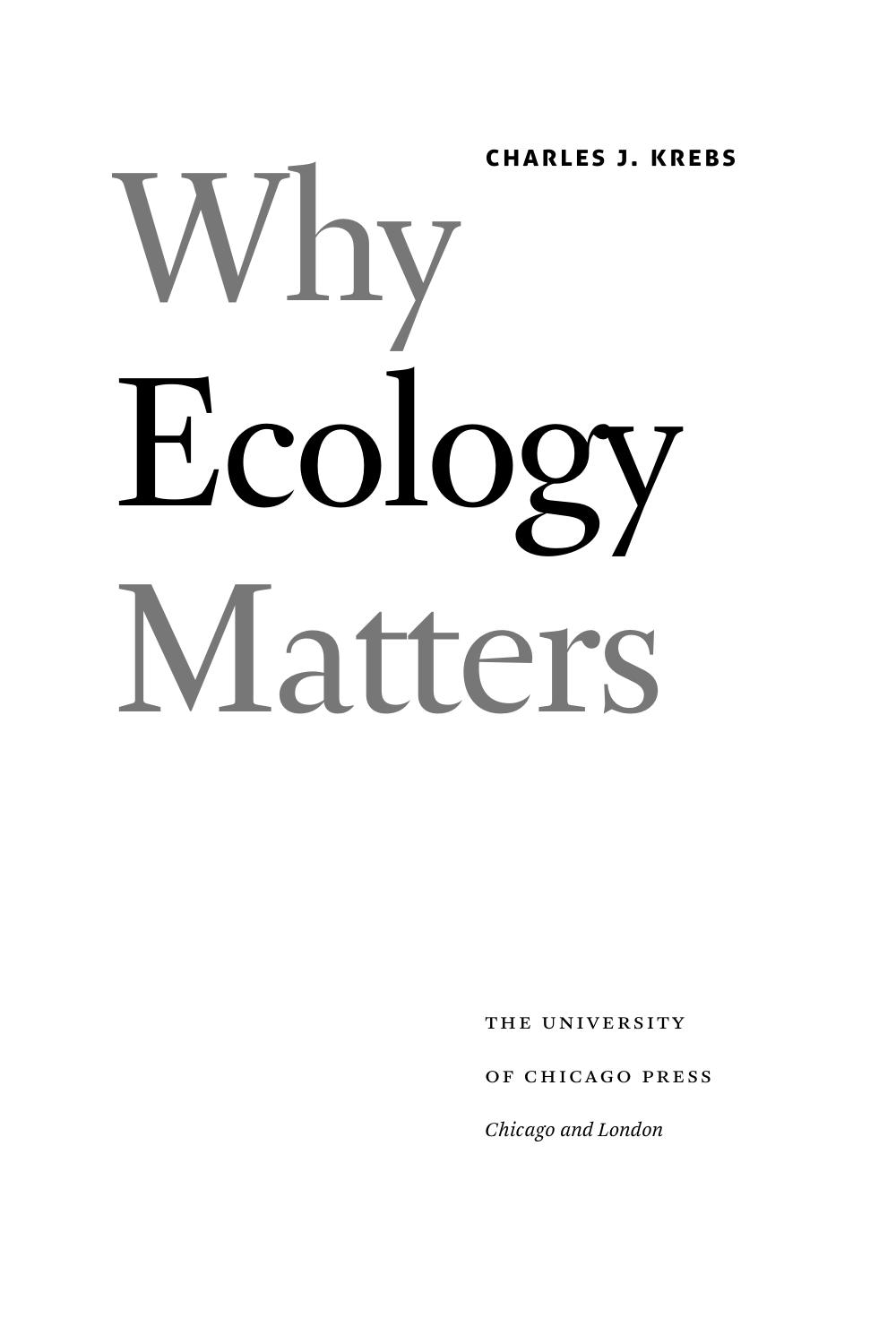# **Contents**

|              | Preface                                                    | vii          |
|--------------|------------------------------------------------------------|--------------|
| $\mathbf{1}$ | What Limits the Geographic Distribution of Organisms?      | $\mathbf{1}$ |
| $\mathbf{2}$ | Populations Cannot Increase without Limit                  | 13           |
| 3            | Favorable and Unfavorable Habitats Exist for Every Species | 27           |
| 4            | Overexploited Populations Will Collapse                    | 41           |
| 5            | Plant and Animal Communities Can Recover from Disturbances | 54           |
| 6            | Communities Can Exist in Several Configurations            | 70           |
| 7            | Keystone Species May Be Essential to the Functioning of    |              |
|              | <b>Biological Communities</b>                              | 85           |
| 8            | Natural Systems Are Products of Evolution                  | 98           |
| $\mathbf{q}$ | Natural Systems Recycle Essential Materials                | 114          |
| 10           | Solar Energy Powers Natural Ecosystems                     | 130          |
| 11           | Climates Change, Communities and Ecosystems Change         | 145          |
| 12           | Extinction Is Forever and Species Losses Caused by         |              |
|              | Humans Are Avoidable                                       | 158          |
|              | References                                                 | 171          |
|              | Index                                                      | 183          |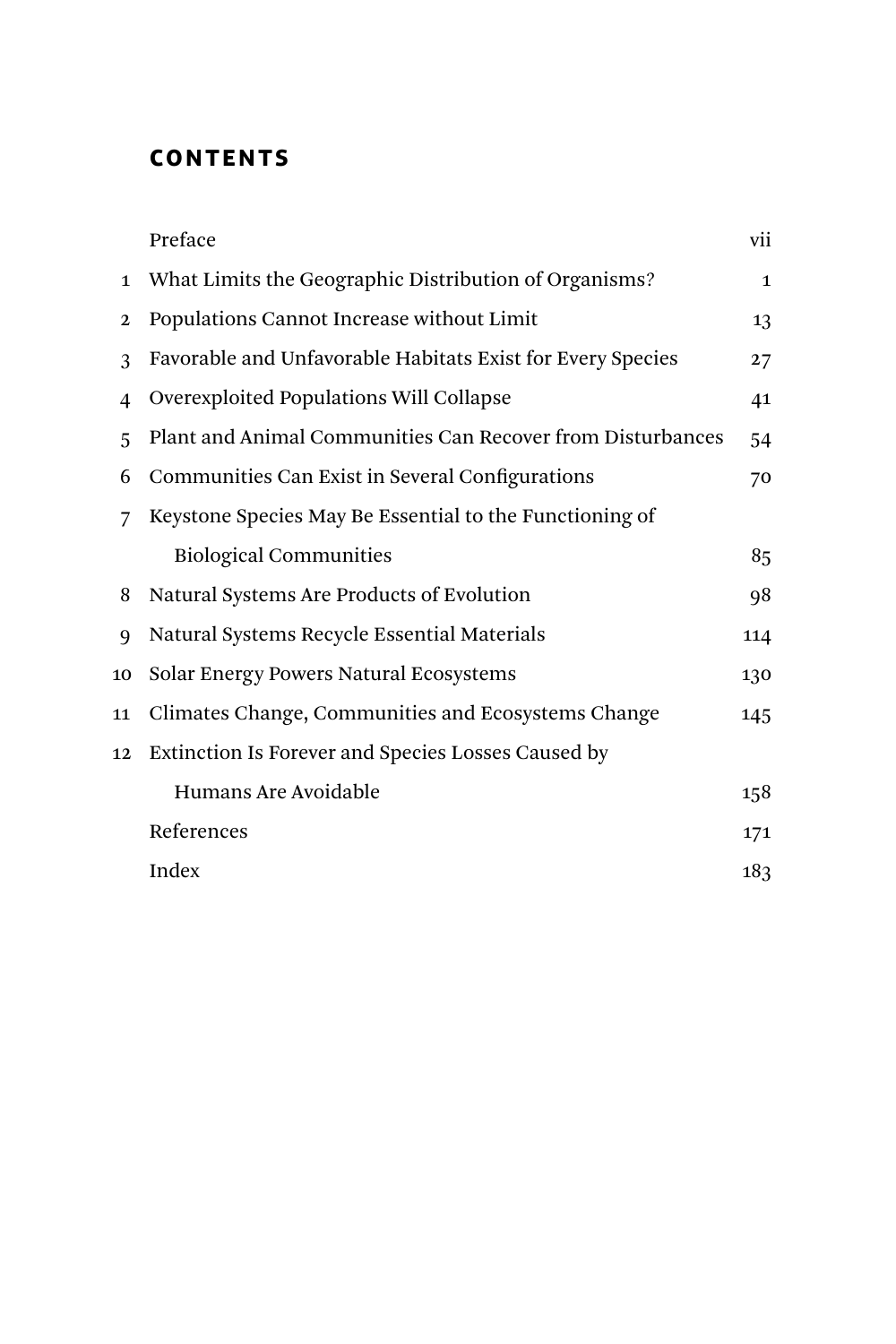### **Chapter 1**

# **What Limits the Geographic Distribution of Organisms?**

# **Key Points**

- The distributions of many species are limited by geography and climate. In the past it was difficult for most species to move between continents. But humans are now moving species into new regions where some become serious pests.
- Climatic warming is also changing the distributions of many species, causing many ranges to expand toward the poles.
- On a very local level what limits the exact geographical ranges of species is not always clearly understood, and many ecological processes may be involved.

Penguins occur neither in Chicago nor in the Arctic. We are not particularly surprised about their absence in Chicago. Penguins hunt off the Antarctic ice pack and in the Southern Ocean for fish, and Chicago has neither pack ice nor an ocean. But penguins live happily in the Chicago zoo, so clearly the climate of Chicago is not the restricting factor. We should be surprised that penguins do not live in the Arctic, since it abounds with both ice packs and small fish, yet the reason is simple. Penguins have never reached the Arctic because the tropical oceans form a *barrier* that they have not been able to cross to enter the Arctic Ocean.

Barriers prevent dispersal movements, in particular the movement of an individual from its place of birth to a new place for breeding and reproduction. Movement is crucial in many ecological situations, but nowhere are the effects of movements more clearly shown than in the study of distribution. Isolation, or lack of dispersal, thus became a cornerstone of the early naturalists' view of how the animals and plants of the world came to be. This isolation is thus the reason we go to Africa to see giraffes and not to South America, and why we go to Australia to see kangaroos and not to North America. Our zoos are thus a popular monument to the role of dispersal in affecting the distribution of animal life on the globe just as our botanical gardens illustrate the same ideas about the distribution of plant life.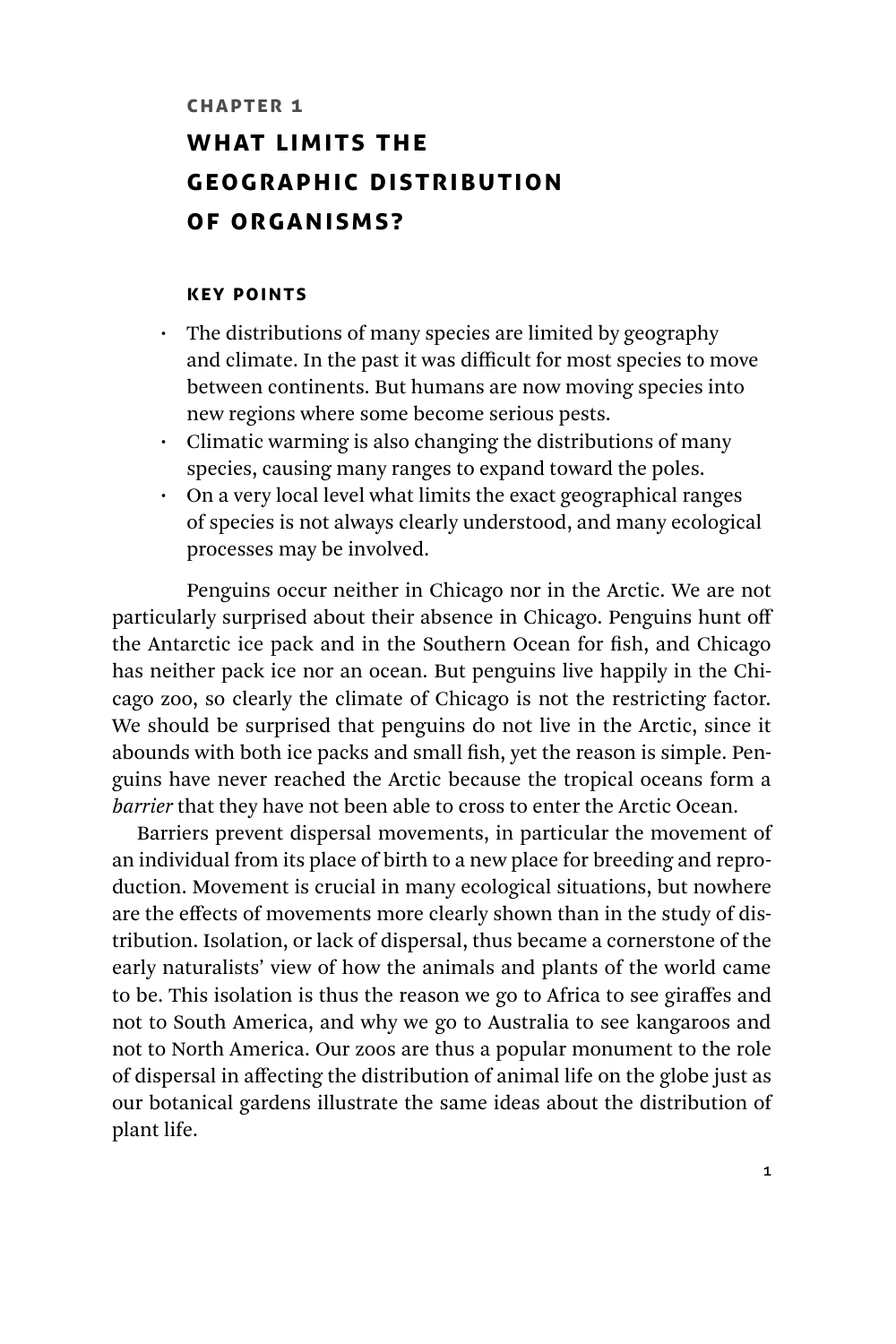

**Figure 1.1** The Earth's biogeographic realms. These six broad regions are a product of continental drift over the last 200 million years and of barriers such as mountain ranges that have affected evolutionary processes. They were first recognized by Alfred Wallace (1876) and have been updated by Holt et al. (2013).

Alfred Wallace in 1876 outlined the broad pattern of the distribution of species on Earth with a classic view of the globe, divided into regions based mainly on the mammal fauna. Wallace distinguished North America (Nearctic) from Eurasia (Palearctic), and defined four other regions that divided the mammal fauna of the globe—South America (Neotropical), Africa (Ethiopian), Australia, and the Indian Subcontinent (Oriental) (Figure 1.1). Wallace recognized the patterns we see today when we go to Africa to see giraffes and to Australia to see kangaroos. This global view of the distribution of life has been the basis of the analysis of geographical distributions of animals, plants, and microbes, and provides a good starting point for understanding species ranges. It is a pattern written by the isolation of continents and regions by geographic barriers, leading to different evolutionary paths and thus different assemblages of species. It is the starting point for trying to understand why a particular species lives in a specific region, and also for understanding what the consequences might be of moving species across these boundaries.

But a problem arises here. Evolution has certainly produced different plants and animals in different geographical realms, but what assurance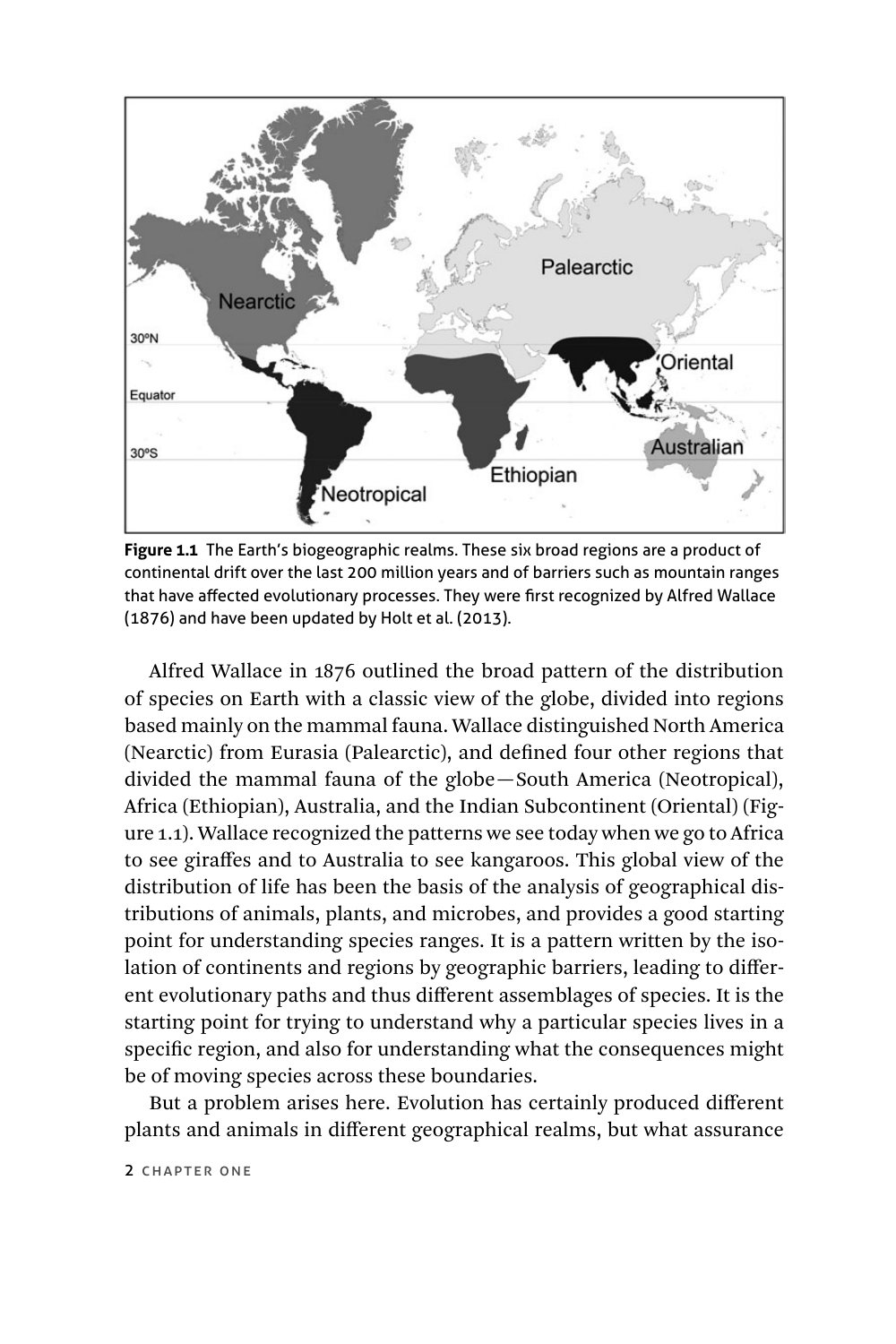

**Figure 1.2** Hypothetical sets of transplant experiments. The grey area represents the actual current geographical range of a particular species. Each arrow indicates a transplant experiment. Arrows indicate successful transplants (OK) or unsuccessful transplants (†). In this example the species can potentially occupy a larger range (enclosed within the dashed line) than it currently does. In practice, many separate transplant experiments may be needed to define the limits of a species' potential geographic range.

do we have that any one of these organisms could in fact live in a quite different area? This question can be answered very simply by a transplant experiment—move the organism to a new area. If it survives there and reproduces, you have good evidence that the former distribution was restricted by a lack of dispersal. Figure 1.2 illustrates the logic of the simple transplant experiment.

People have carried out transplant experiments, often inadvertently, since the earliest times, but in the last two centuries this trickle of transfers has turned into a flood. Most of the crops we grow are introduced species of plants, and so transplant experiments can benefit humans. But many of our serious pests are also introduced species, and the ecology of invasive species has a strong economic impact on our lives. Many of the pest species transplanted are accidentals—seeds caught in bales of wool, or mice transported in bales of hay. An elaborate series of inspection and quarantine procedures in different nations illustrates how people strive to prevent the accidental or deliberate introduction of organisms harmful to humans and their domestic animals from one region to another.

Paradoxically, some of the worst pest species have been introduced deliberately. Consider just two examples. The European starling (*Sturnus vulgaris*) has spread over the entire United States and much of Canada within a period of sixty years. The starling is considered a pest because it is bold and aggressive, attacks some fruit crops, and has displaced several native bird species. Originally it occurred in Eurasia, from the Mediterranean to Norway and east to Siberia. Many early attempts were made to introduce the starling into the United States. One attempt was made at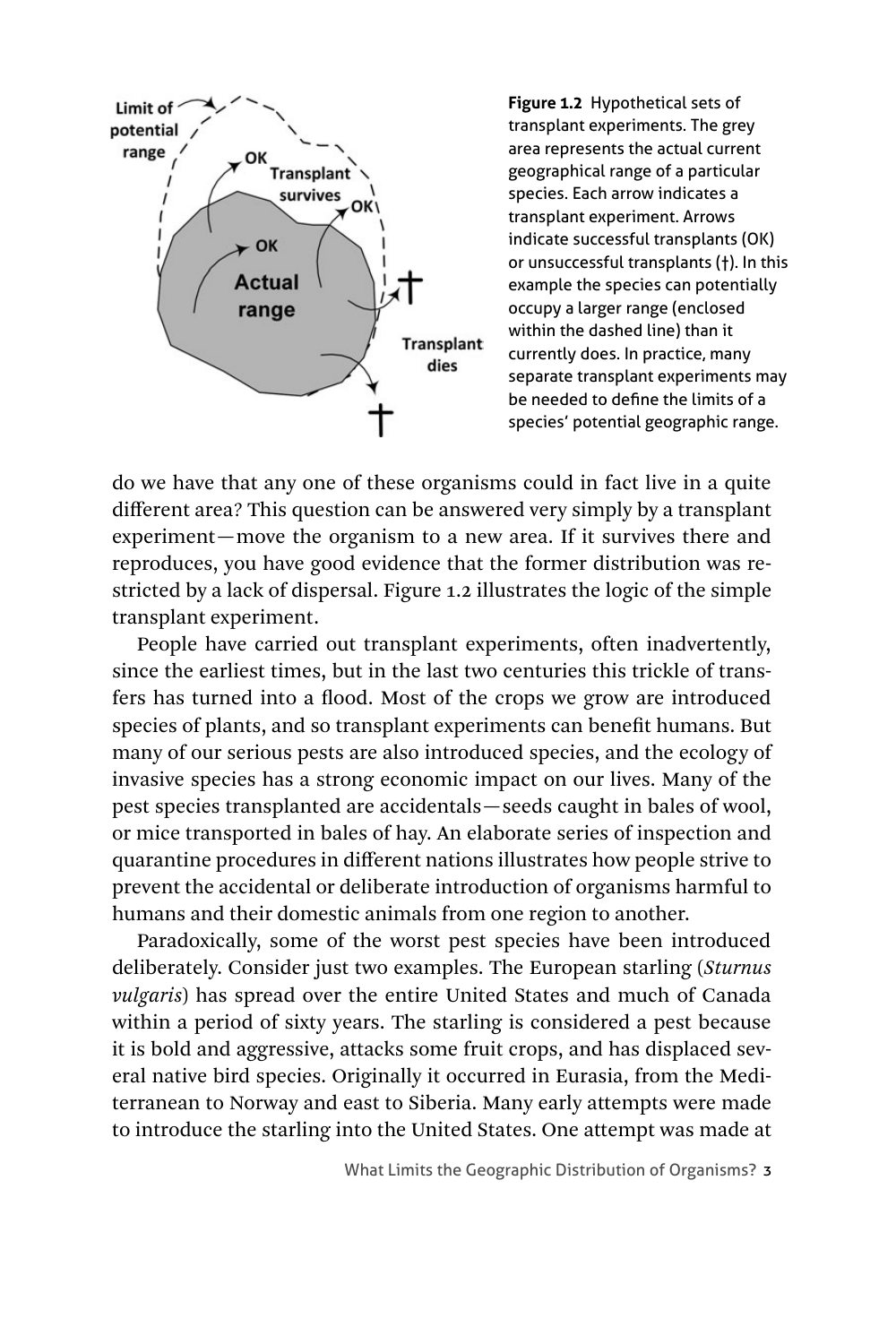

**Figure 1.3** Westward expansion of the geographic range of the European starling (*Sturnus vulgaris*) in North America. The starling was introduced into New York City in 1890 and spread rapidly westward and northward. (Modified from Johnson and Cowan 1974.)

West Chester, Pennsylvania, before 1850 and the next at Cincinnati, Ohio, in 1872–1873, but nothing came of these or several other importations. In 1889 twenty pairs were released in Portland, Oregon, but these gradually disappeared. No one knows why these early introductions failed—perhaps too few individuals were released.

The permanent establishment of the starling in the United States dates from April 1890, when eighty birds were released in Central Park, New York City, by the president of the American Acclimatization Society, which tried to introduce every bird species mentioned in the works of William Shakespeare into North America. In March of the following year eighty more were released. About ten years were required for the starling to become established in the New York City area. It has since expanded its range across North America (Figure 1.3). This rapid expansion of the breeding range has been due to the irregular migrations and wanderings of nonbreeding juvenile birds, one and two years of age. Adult starlings typically use the same breeding area from year to year and thus do not colonize new areas. About three million square miles were colonized by the starling during the first fifty years after its successful introduction, and a bird unknown to our forefathers has now become one of the more common birds in North America.

The cane toad (*Rhinella marinus*) is native to Central and South America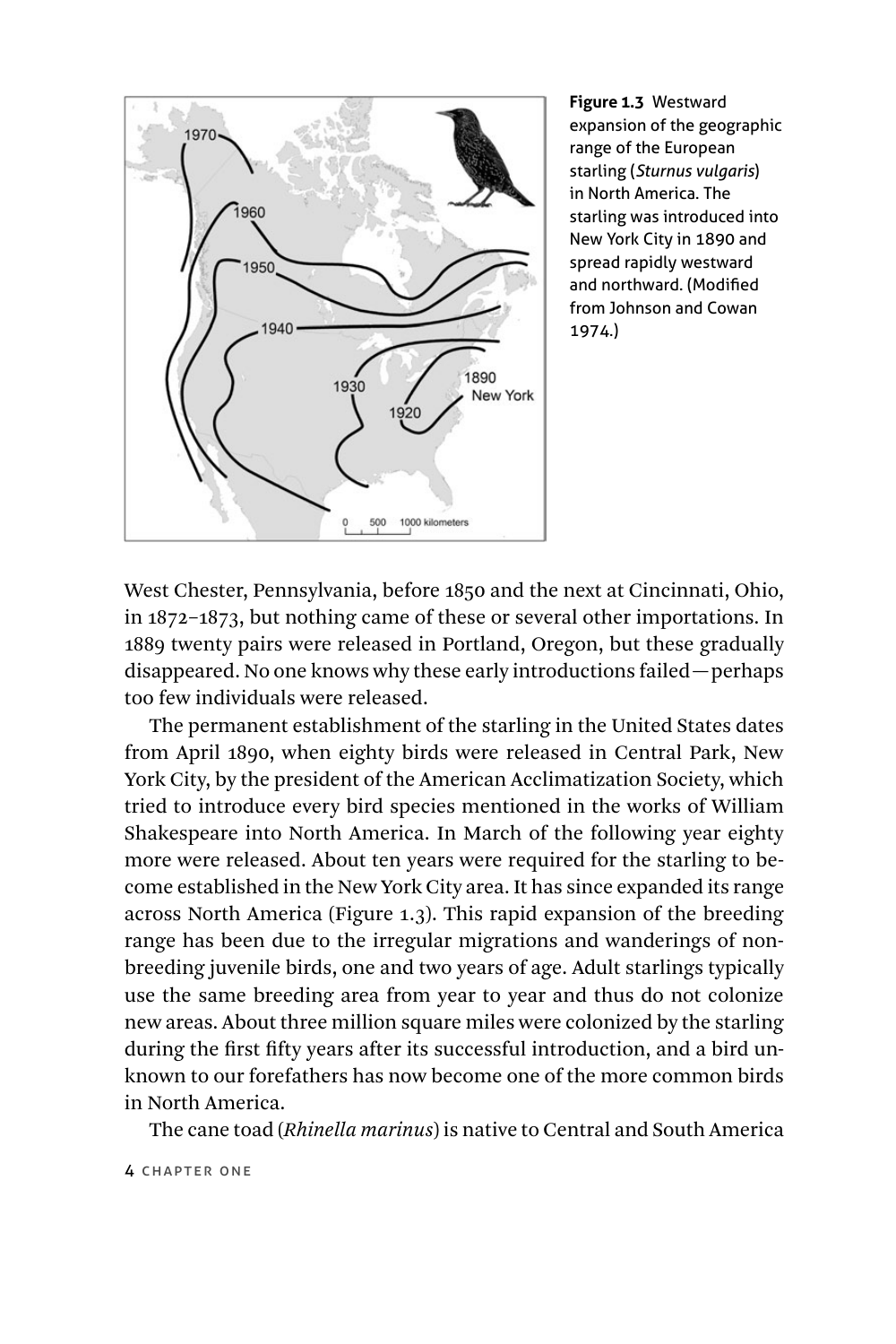from Mexico to Brazil. It was widely introduced during the 1930s to islands in the Caribbean and the Pacific because it was believed to control scarab beetles, an insect pest of sugarcane. It was brought into northeast Queensland, Australia, in 1935, where it failed to control any insect pests and instead became a pest itself. Cane toads have parotid glands that contain a poison that causes cardiac arrest. All forms of the toad are poisonous, and humans eating cane toad eggs have died from the toxin. Cane toads eat almost anything but mainly insects, often those insects that do more good than harm. What they do not do is control the insect pests of sugarcane, the original justification for their introduction. They breed prolifically, females laying 8,000–35,000 eggs at least twice a year

Cane toads are toxic to many of their potential predators, but some species learn to avoid eating them or evolve resistance to the toxin. Because of their toxicity and high reproductive rate, cane toads have been moving across northern Australia since their introduction in 1935 (Figure 1.4). Cane toads have been moving west at about 40 kilometers per year and in 2009 crossed into Western Australia. Individual marked toads have moved up to 1.8 kilometers per night, primarily along roads that have served as convenient habitat corridors for rapid spread.

Cane toads must breed in small ponds, and one way to halt their spread into much of western Australia is to eliminate water holes in critical areas. Tingley et al. (2013) identified three points along the coastline of northwestern Western Australia that could be critical barriers to the spread of cane toads further south. Eliminating artificial water bodies in these areas would be highly effective in stopping the continued expansion of the range of the cane toad in Australia. The problem is that most of the water bodies that would have to be drained are on pastoral lands and are thus unlikely to be implemented because of economic losses to the immediate landholder.

Since cane toads are toxic in all their life history stages from eggs to tadpoles to toads, there was considerable worry during the 1990s and 2000s that their invasion shown in Figure 1.4 would cause massive mortality to predatory birds, reptiles, and mammals. Fortunately the impact of this toxic pest has not been as severe as was anticipated (Shine 2010). Populations of large predators such as lizards, elapid snakes, and freshwater crocodiles have been reduced temporarily by the cane toad invasion, but poisoning impacts are highly variable. Some of the predators severely reduced by toad invasion (like freshwater crocodiles) have recovered within a few decades, via learning to avoid eating cane toads. No native predators have gone extinct as a result of toad invasion, and many native taxa widely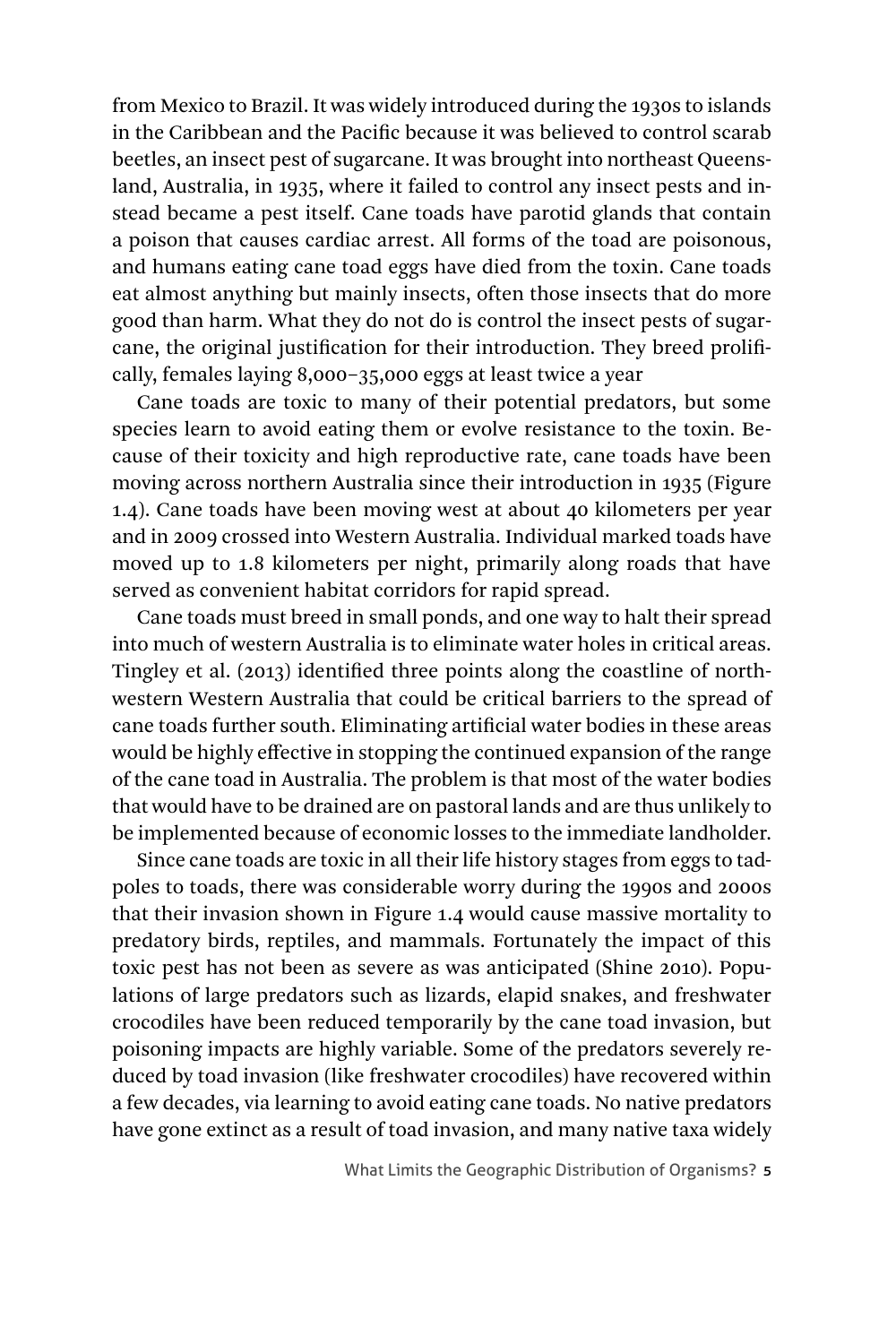

**Figure 1.4** The spread of the introduced cane toad (*Rhinella marinus*) from its introduction in 1935 in Queensland (arrow) to 2014 and its predicted future spread to suitable areas in Southern and Western Australia. (After Urban et al. 2007 and data from Western Australia Parks and Wildlife Department 2014.)

imagined to be at risk are not affected, largely as a result of their physiological ability to tolerate toad toxins, as well as the reluctance of many native amphibian-eating predators to consume cane toads, either innately or as a learned response. The general conclusion of a modest impact by this introduced pest has to be tempered by the fact that detailed data on the populations of its predators and competitors, as well as the insects eaten by cane toads, was largely lacking. Ideally ecologists need before-and-after data to evaluate the impact of any introduced species, and little of this has been available for most pest species.

The other message left by the cane toad has been the warning that we should not introduce species in the belief that they are beneficial without very extensive study. Too many "desirable" introductions over the last two centuries have turned out to be ecological disasters.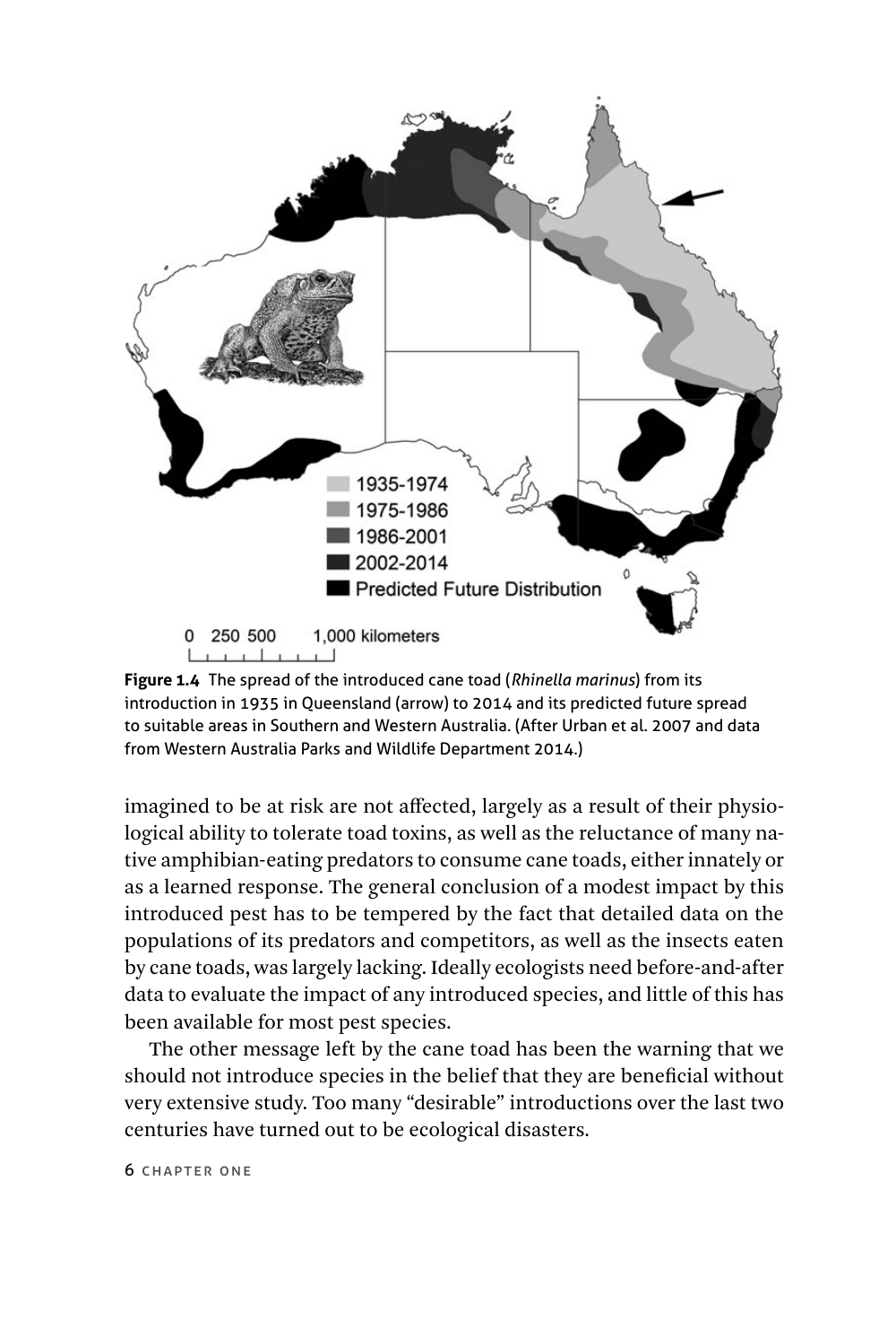Not all introduction experiments have harmful results, and one of the challenges of ecology is to sort out the positive and the negative before the transplant is done. We benefit from many introduced species—most of our agricultural crops qualify as successful transplant experiments. Many fishes have been introduced into new areas successfully, with a resulting improvement in fishing. The rainbow trout (*Oncorhynchus mykiss*) is a native of cool rivers and streams of western North America, and a prize game fish among fishermen. Rainbow trout have been introduced all over the globe during the last hundred years, and are now firmly established on all continents except Antarctica. Although originally the rainbow trout did not occur east of the Continental Divide in North America, it now occupies streams in all the Canadian provinces and most of the United States, as well as some of the river systems in Mexico and Central America. Trout fishing has expanded greatly because of these introductions. But even these apparently desirable introductions may have undesirable side effects in some regions. For example, rainbow trout can displace native brook trout, another prized game fish, in the southern Appalachians.

Not all transplant experiments are successful, and the dramatic effects of the successful transplants, such as the starling in North America, tend to overshadow the humdrum failures of many other introductions. Considerable historical research has been done on introductions of birds and mammals into Australia and New Zealand by acclimatization societies whose major purpose was to make New Zealand and Australia more like Europe and North America.

Many exotic species of birds and mammals were introduced into New Zealand during the 19th century. Acclimatization societies in some areas kept meticulous records of how many birds of each species were brought in and released in each year. One of the many findings from these careful records has been the observation that if more individuals of a species were introduced, the species was more likely to survive and colonize the island (Figure 1.5). This finding has become a cornerstone of a set of generalizations about invasive species introductions—more releases increase the likelihood of success. Small populations face a variety of chance events that can lead to extinction—bad weather or predator attacks that kill only a few individuals but tip the balance toward failure. Of 133 exotic bird species brought to New Zealand only about 45% survived to become permanent residents.

But as with many generalizations in ecology, there are exceptions. Sambar deer (*Cervus unicolor*) were introduced into New Zealand successfully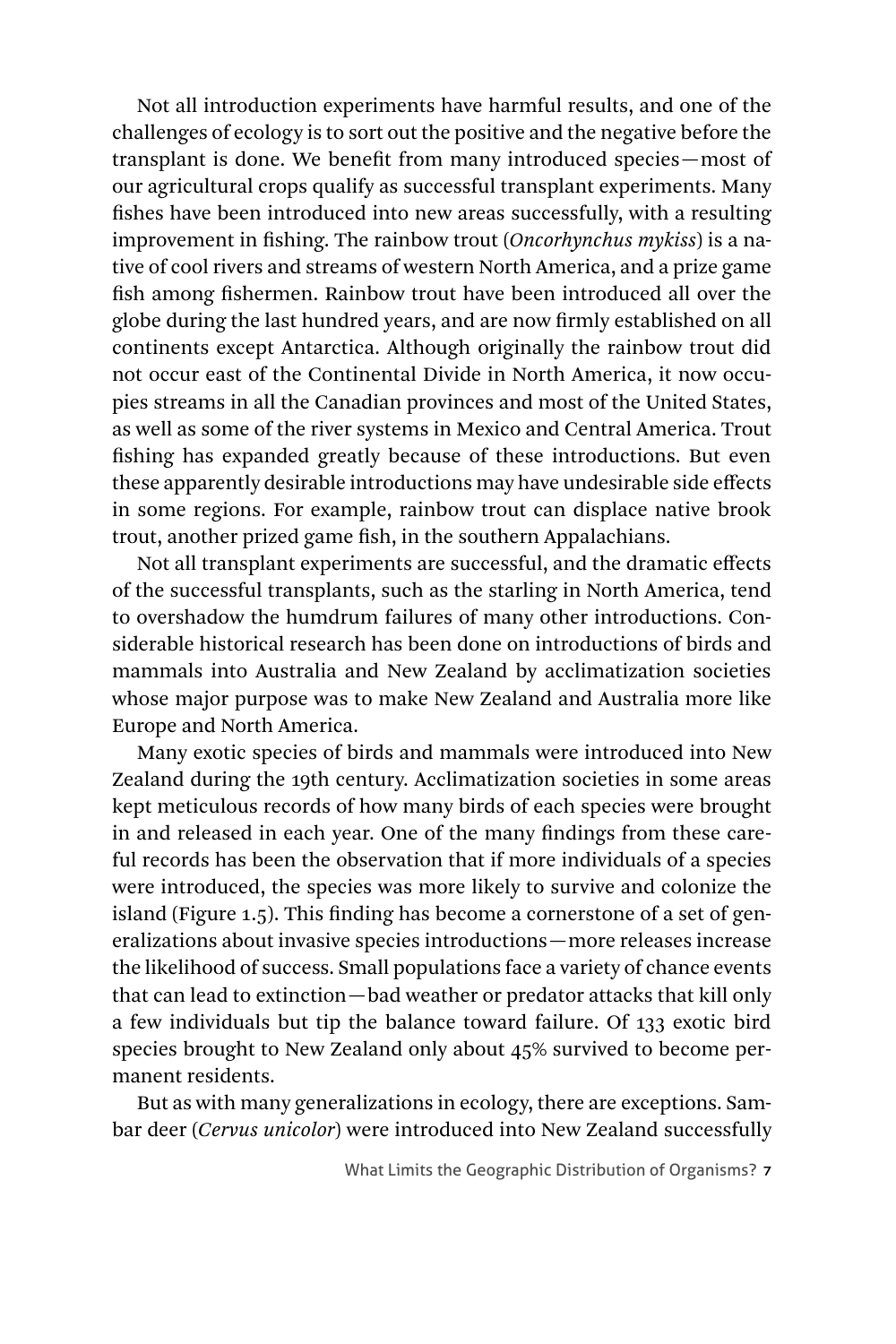

**Figure 1.5** Average number of passerine birds released in New Zealand during the 19th century in relation to colonization success. The greater the numbers of individuals released, the more likely the success for any particular species. (Data from Blackburn et al. 2013.)

with only 2 individuals, and Himalayan tahr (*Hemitragus jemlahicus*) was successful with an introduction of 5 individuals in 1904. But in general for ungulates with adequate data, 11 of 14 species established and as we have just seen for birds, the more individuals released in general the higher the success rate of colonization.

The problems of invasive species have highlighted the general processes by which species can move into new areas. These processes are complicated and this is the reason why we have at present few general explanations about success or failure of introduced species. There are four major steps of the invasion process—transport, establishment, spread, and impact—and the invasion process can fail at any of these four steps. The final impact of the invasive species may be large or small, and the impact depends in part on human perception.

Transplants or movements of plants and animals into a new area may fail for two general reasons: either the biological environment may eliminate the newcomer or the physical-chemical environment may be lethal to the organism or prevent it from reproducing. Predators may prevent the establishment of some species. A good illustration of the role of predators can be seen in the common mussel (*Mytilus edulis*), which lives attached to rocks along sea coasts throughout the world. On the exposed southern coast of Ireland small mussels are abundant, but in protected waters mussels are often absent. The reason for this can be seen very easily if one moves pieces of rock with mussels attached from exposed coast to pro-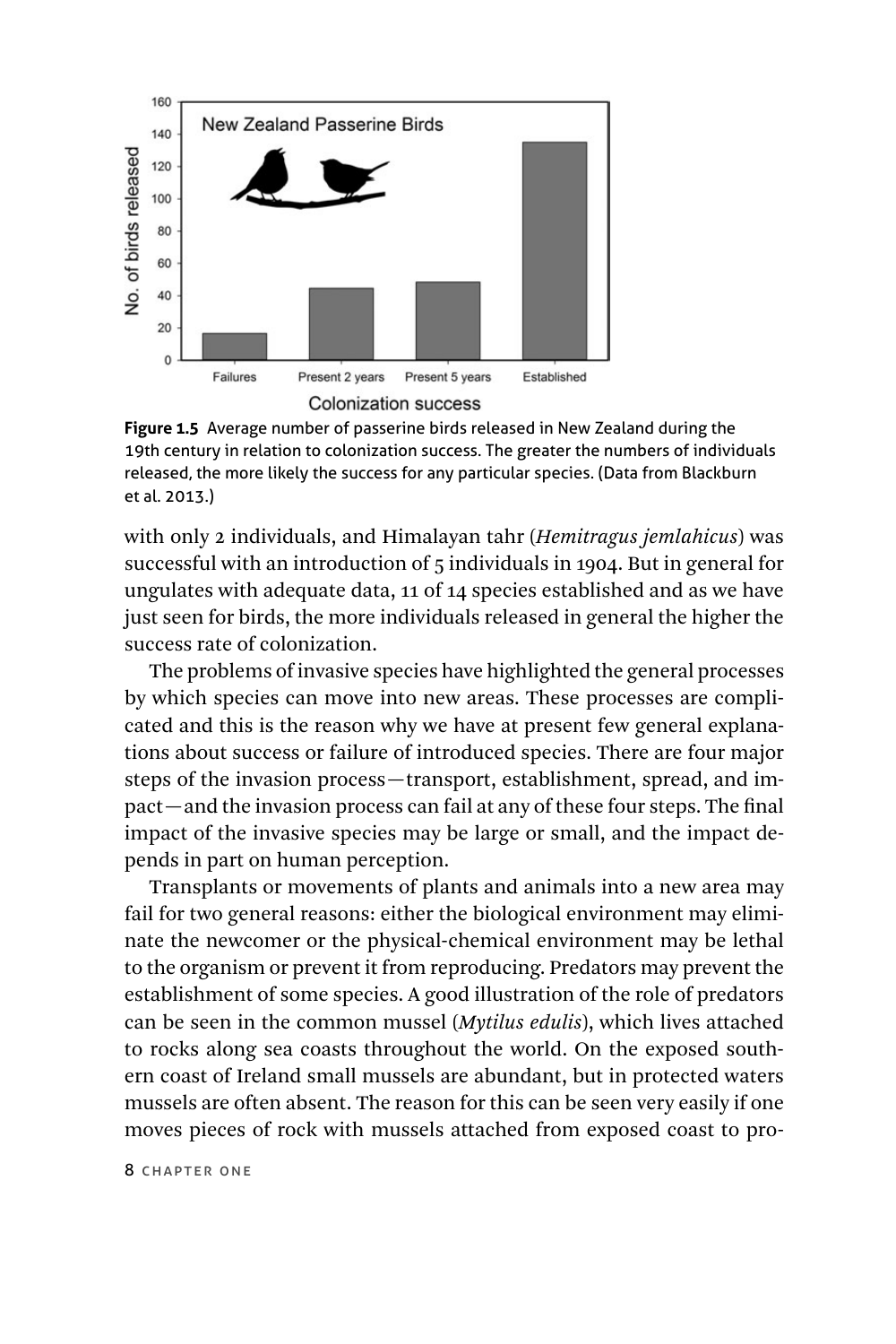tected waters. Mussels disappear rapidly from protected waters because they are eaten by three species of crabs and a starfish. If you transplant the mussels to protected waters and put them inside a wire mesh cage, they will live happily as long as the predators cannot get into the cage. The crabs and the starfish are uncommon on the open coast because of heavy wave action in the intertidal zone, and the mussels thus have a refuge where they are relatively safe.

The expansion or contraction of geographical ranges is an important topic now because of climate change. Increases in carbon dioxide and other greenhouse gases in the atmosphere have triggered a gradual warming of the climate and changes in the distribution of rainfall. Global warming has left a strong imprint on the geographical ranges of many species (Burrows et al. 2014, Cahill et al. 2014). A combined analysis of 1,367 species responses around the world produced an average movement away from the equator of 18 kilometers per decade. This analysis covered plants, mammals, birds, beetles, grasshoppers, butterflies, intertidal algae and invertebrates, and spiders, and the average length of observations was 25 years (Chen et al. 2011). Similar data for movements higher up mountains averaged 12 m elevation per decade, and the average length of observations was 35 years. Detailed data on range boundary changes in spiders and butterflies from Britain are shown in Figure 1.6.

If climatic factors are the only explanation for changes in geographic distributions, we would expect all species to shift as climate warms. This is not the case because a whole range of factors can affect range limits. Changes in distributions for any particular species could be due to many ecological processes:

- Is the species absent because it has not been able to move to an area (dispersal limitation)?
- Is the species absent because it does not recognize the habitat as suitable?
- Do other species prevent colonization (parasites, predators, pathogens)?
- Are there limiting physical or chemical factors (temperature, water, oxygen, soil, pH)?

Changes in distribution because of climatic warming can be accepted only if the first three questions are carefully considered.

Large-scale patterns can obscure some of the observed shifts in range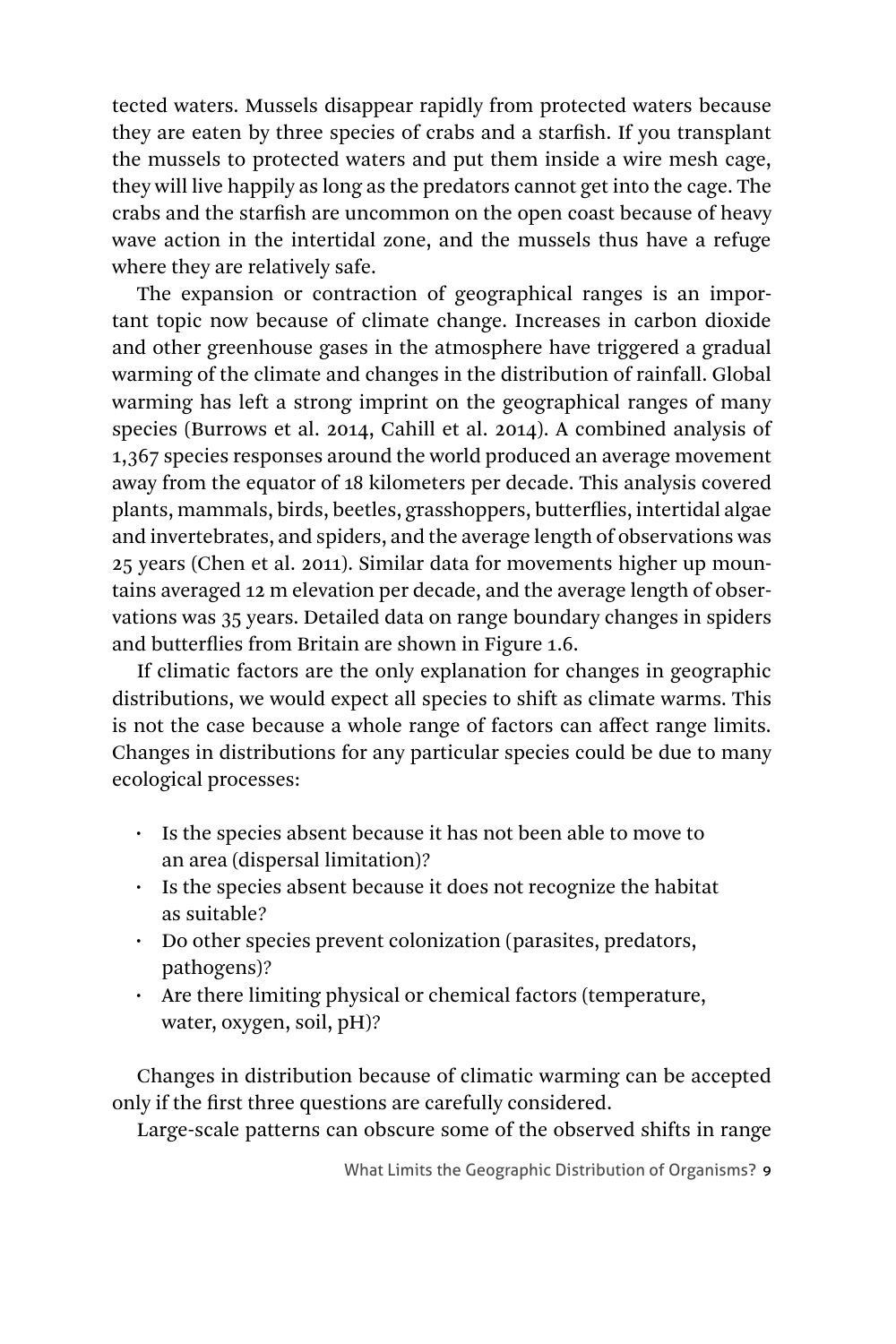

**Figure 1.6** Observed latitudinal shifts in the range boundaries of (a) spiders (85 species) and (b) butterflies (29 species) studied over 25 years in Britain. The dashed line marks the point of no range change, and the black bars indicate species that have shifted south, contrary to predictions. (Modified from Chen et al. 2011.)

limits. The simple model for climatic limitation is that geographic ranges for all species should be shifting poleward. But, for example, in an analysis of 764 individual species from a variety of taxonomic groups, Chen et al. (2011) found that 22% of the species moved their ranges in an opposite direction from that predicted by this simple climate change model. One important concept in work on changing climate is to map the rate at which climates are changing in relation to the movement of geographic range. VanDerWal et al. (2013) did this for 464 species of Australian birds over the time period 1950 to 2010. They measured the climatic zone in which each bird species lived. They then mapped the observed shift in this climate zone and compared it to the observed change in the same species distribution from bird observation records over the 60 years. The result was that species were shifting their ranges faster than climate was changing, so they could readily keep up with climate change in Australia. This does not of course mean that if climate shifts become faster this generalization will be correct. While many of the Australian birds were moving in the "correct" direction with respect to climate change, some were not, and these species need additional study.

On a local scale many biological interactions such as competition can affect the distribution of a species. Many plants and microorganisms use chemical warfare to suppress possible neighbors that might harm them.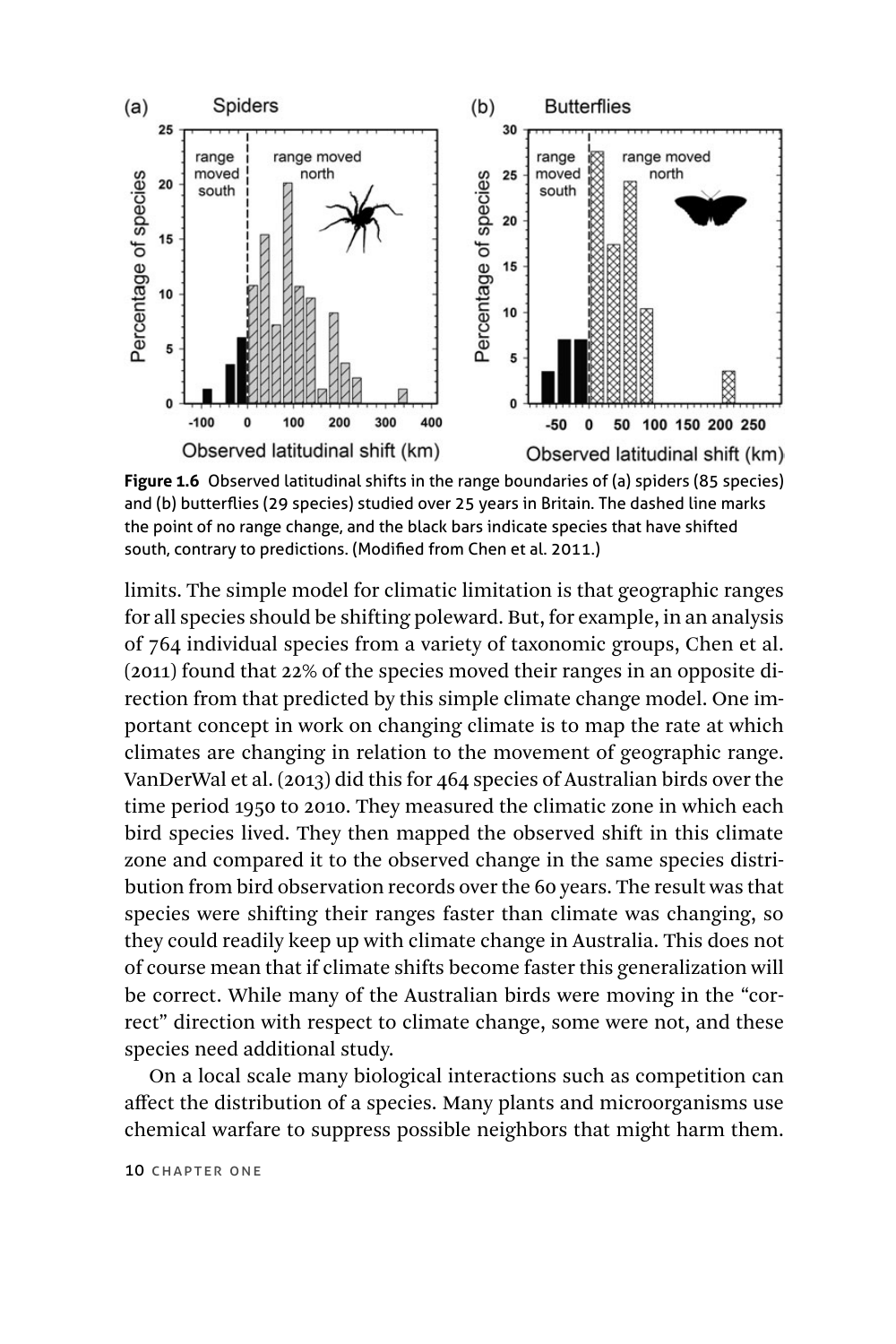A well-known example of chemical warfare is the action of penicillin, the secretion of a fungus, on other microorganisms. The soil fungus *Penicillium* excretes this antibiotic to protect itself against bacteria. Humans have simply learned to use this chemical for our own protection against disease. The study of human disease is essentially a study of colonization (by microorganisms) of new environments (people), and thus differs only in scale from the starling's colonization of North America. At some time in our lives most of us owe a debt to the chemical warfare of an antibiotic against some disease organism, and the restriction and elimination of the invading microbe in our bodies. Many plants secrete toxic chemicals that inhibit other plants or the animals that try to feed on them. Most of the spices we use in cooking were evolved by plants to stop herbivores from eating them.

Stream fishes provide an interesting case study in changing geographical distributions because they are constrained by stream geography. In France a survey of the range shifts for 32 stream-dwelling species over a 30-year time frame from 1980 to 2009 has illustrated both the altitudinal changes as well as the upstream-downstream changes. In general, with water temperatures rising, the prediction is that stream fish will tend to move upstream to stay within their temperature zone. Comte and Grenouillet (2013) found that fishes in these French streams shifted upstream on average 14 m in elevation per decade, which averaged 0.6 kilometers in distance per decade. For these streams they found that the rate of range shifting was not keeping up with the temperature changes within the streams, and thus range shifts were lagging behind what is needed to adapt to ongoing water temperature increases.

Mangroves are intertidal trees and shrubs that grow around the Earth along coastlines in tropical and warm temperate areas. Mangroves grow in salt water and are sensitive to cold, so they are a good index of changes associated with ocean warming. Mangrove species have expanded their geographical range toward the poles on five continents over the past half century, at the expense of salt marsh (Saintilan et al. 2014). One common species of mangrove, *Avicennia germinans*, has extended its range along the USA Atlantic coast and expanded into salt marsh as a consequence of lower frost frequency in the southern USA. This genus has also expanded into salt marsh at its southern limit in Peru, and on the Pacific coast of Mexico. Mangroves of several species have expanded in extent and replaced salt marsh where protected within mangrove reserves in Guangdong Province, China. In southeastern Australia, a strong expansion of mangroves